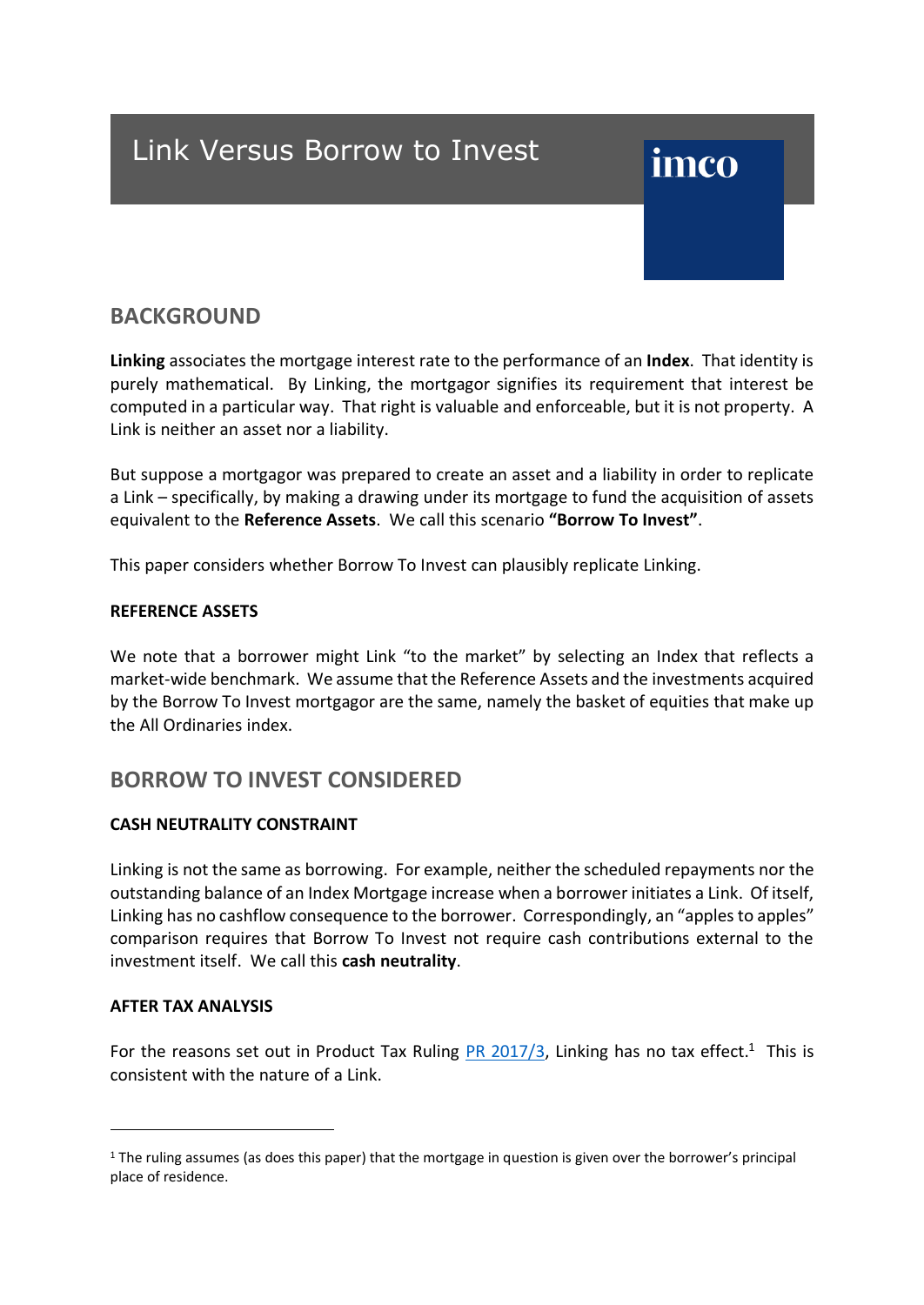On the other hand, there are tax consequences to borrowing to invest. Financial investments inhere taxes upon capital gains. Dividends paid on shares are taxable, but the tax payable may be alleviated by franking credits. And deductions for interest may be claimed upon funds borrowed to buy income producing assets. We must take these tax flows into account.

We must also consider whether tax benefits identified to Borrow To Invest are properly allowable. For example, interest charges are *prima facie* deductible when the debt is used to acquire income producing assets. And that is so no matter that the debt is secured over the borrower's principal place of residence.

But if, for example, drawings are made under a loan facility that is "split" between a private purpose and an investment purpose then interest deductibility is capped by the principle in *[Commissioner of Taxation v Hart](http://www.australia.index.mortgage/wp-content/uploads/2018/03/FCTHart.pdf)* ("Hart's Case").2 In short, unless the investment related drawings are repaid at the same rate as other drawings secured against the property, the socalled "additional interest" will not be deductible.

#### **DEBT STRUCTURE**

To assure full deductibility, the investment loan should be structured as a *credit foncier*. 3,4 This gives rise to an issue because (to be properly comparable) Borrow To Invest must be cash neutral. As we show below, a *credit foncier* cannot meet this requirement, absent some unrealistic assumptions about dividend yields and/or mortgage rates.

By way of example, let's assume an investment loan repayable by 300 equal, monthly in arrears instalments. Since the drawing is secured against the borrower's principal place of residence, we assume a loan interest rate equal to the **Prime Borrower Home Lending Rate**.

We now compute the aggregate annual dividend flow required meet the first 12 loan repayments, thereby assuring cash neutrality over the first year. This translates into the following dividend yields.

|  | Table 1: Mortgage Rate Versus Pre-Tax Cash Neutral Dividend Yield |  |
|--|-------------------------------------------------------------------|--|
|--|-------------------------------------------------------------------|--|

| <b>Prime Borrower Home Lending Rate</b> | <b>Pre-Tax Cash Neutral Dividend Yield</b> |
|-----------------------------------------|--------------------------------------------|
| 3.00% per annum (convertible monthly)   | 5.6905% per annum                          |
| 4.00% per annum (convertible monthly)   | 6.3340% per annum                          |
| 5.00% per annum (convertible monthly)   | 7.0151% per annum                          |
| 6.00% per annum (convertible monthly)   | 7.7316% per annum                          |

However, dividend yields of this magnitude can't reasonably be expected.

 <sup>2</sup> (2004) 217 CLR 216.

<sup>&</sup>lt;sup>3</sup> That is, equal instalments comprising principal and interest computed such that at the end of the scheduled loan term the loan balance is zero.

<sup>4</sup> See *Hart's* case *ibid* especially per Glesson CJ and McHugh J at [7] and [8].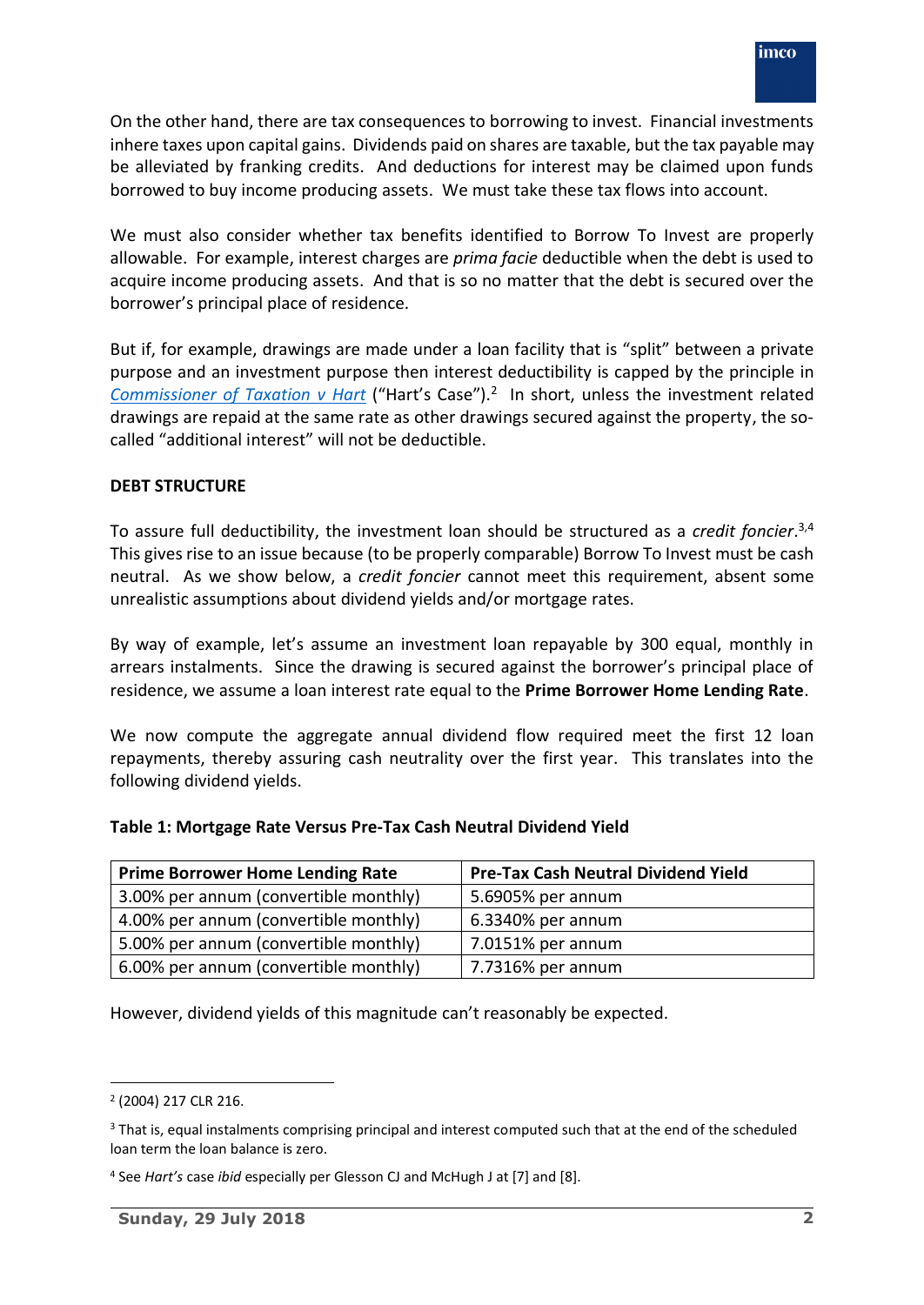For example, according to the [Australian Taxation Office,](http://www.ato.gov.au/Rates/Company-tax---imputation--average-franking-credit---rebate-yields/) the average annualised dividend yield of a portfolio invested to the All Ordinaries mandate from 30 June 1998 to 31 January 2018 was 4.07%, well short of the required yields published in Table  $1.5$ 

Of course, one might reasonably say that Borrow To Invest need only be cash neutral **after tax**. After all, structuring the investment loan as a *credit foncier* assured the deductibility of interest. On the other hand, dividends will be taxed as income, albeit subject to the effect of franking credits.

Such considerations necessarily make for a complex analysis. For the moment we will make some simplifying assumptions that favour Borrow To Invest, namely:-

• Tax effects are experienced at the highest personal tax rate, presently 47%.<sup>6</sup>

This assumption maximises the utility of interest deductions. For example, a \$100 deductible interest charge has an (approximate) after-tax cost of \$60 to one who pays tax at a rate of 40%.<sup>7</sup> Conversely, to one who pays at 20% the (approximate) after-tax cost is \$80. So arises the unsurprising proposition that tax deductions are more valuable to those who pay tax at higher rates.

The analysis is limited to the first year.

Compared to any alternative assumption, this maximises the interest component of each *credit foncier* repayment.

And, for the sake of the argument, we also make the following assumptions, thereby allowing us to test Borrow To Invest in the limit, namely:-

- (a) All dividends are fully franked. This assumption will very probably be wrong, but is maximally favourable to the Borrow To Invest thesis.
- (b) Fully franked dividends are tax spared. Thisis plain wrong, but it is maximally favourable to the Borrow To Invest thesis.<sup>8</sup>

Even so, when we solve for the dividend yield required to meet after-tax cash neutrality, we see that it still exceeds the long-term average of 4.07%, as Table 2 demonstrates.

 <sup>5</sup> Our analysis dating back to September 1985 shows an average annualised dividend yield of 4.02%.

<sup>6</sup> Includes the Medicare levy of 2%.

 $7$  The after-tax cost of interest being:  $(1 - \tan x)$  rate) x interest charge. This calculation is approximate because tax savings are not experienced instantly. The tax system credits and debits taxpayers periodically, not continuously. Consequently, this equation overstates the benefit of tax deductions, by their time value.

<sup>8</sup> That is, a taxpayer marginally taxed at a rate in excess of the corporate tax rate **will** pay tax upon a fully franked dividend (albeit at a lower rate than the marginal tax rate).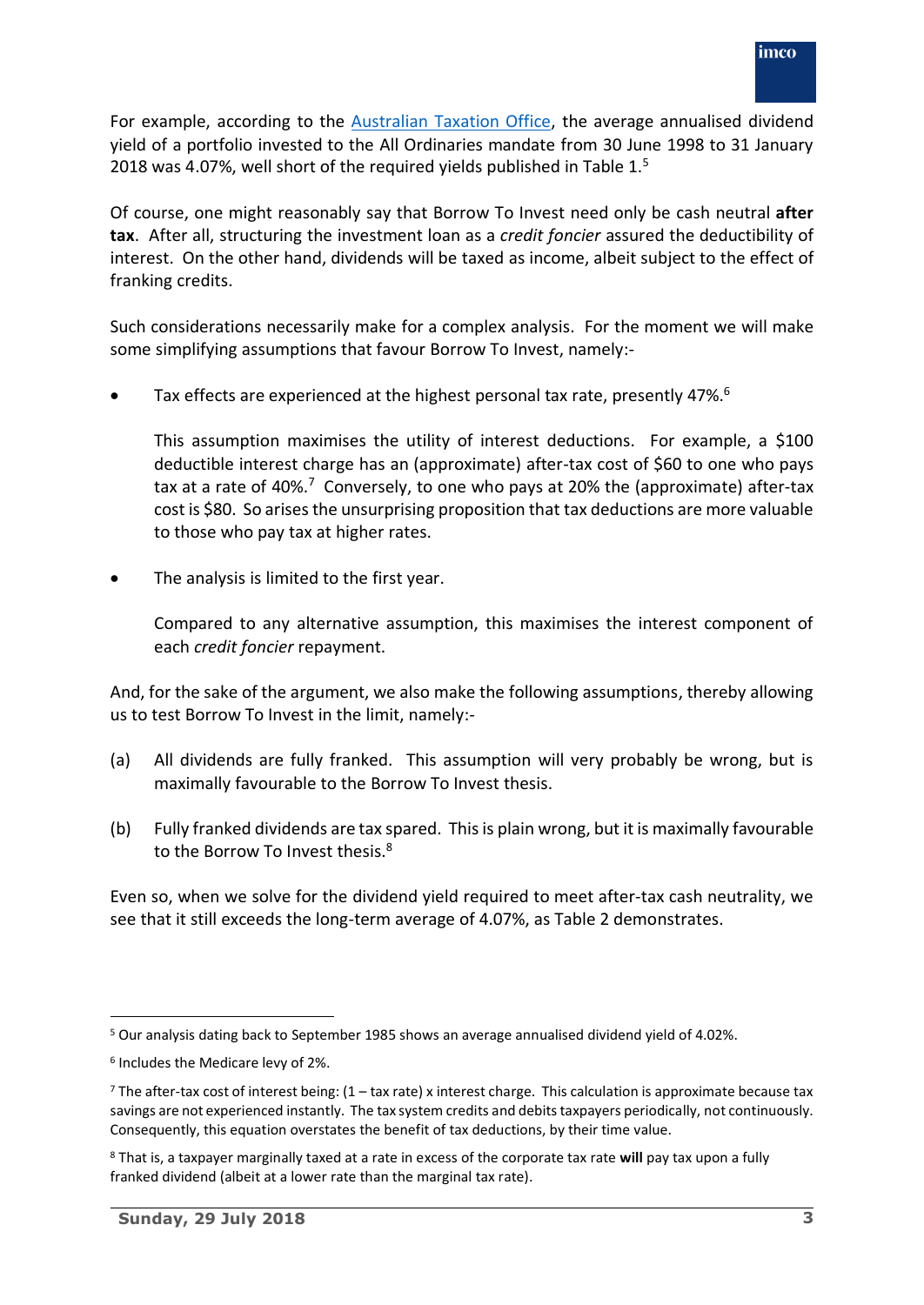| <b>Prime Borrower Home Lending Rate</b> | <b>Post-Tax Cash Neutral Dividend Yield</b> |  |  |  |  |  |
|-----------------------------------------|---------------------------------------------|--|--|--|--|--|
| 3.00% per annum (convertible monthly)   | 4.3006 % per annum                          |  |  |  |  |  |
| 4.00% per annum (convertible monthly)   | 4.4777% per annum                           |  |  |  |  |  |
| 5.00% per annum (convertible monthly)   | 4.6913% per annum                           |  |  |  |  |  |
| 6.00% per annum (convertible monthly)   | 4.9394% per annum                           |  |  |  |  |  |

#### **Table 2: Mortgage Rate Versus "Best Case" Post-Tax Cash Neutral Dividend Yield**

The dilemma faced by Borrow To Invest is readily stated. Low interest rates reduce the monthly payment required to service the investment loan, and so reduces the dividend yield necessary for cash neutrality. But low interest rates also reduce the benefit of tax deductibility. $9$  And this partially counteracts the advantage of lower monthly repayments.

In the result, the relationship between the after-tax cost of debt and the after-tax cash neutral dividend yield is not linear. This is demonstrated by solving for the Prime Borrower Home Lending Rate which meets the after-tax cash neutrality requirement, given a dividend yield of 4.07% per annum. That rate solves to be less than 1.10% per annum.

#### **CONCLUSION**

Assuming against dividend yields in excess of the long-term average, the Borrow To Invest hypothesis cannot replicate a Link if mortgage rates exceed 1.10% per annum.

## **RELAXING THE CASH NEUTRALITY CONSTRAINT**

The cumulative effect of Hart's Case and the cash neutrality constraint mean the economic effect of Linking cannot be reproduced, absent some unrealistic expectations.

Since the judgment in Hart accords with the Commissioner's view (held since 1998),<sup>10</sup> it is unrealistic to suppose that view will change. To the contrary, [Tax Determination TD 2012/1](http://www.australia.index.mortgage/wp-content/uploads/2018/03/TD2012-001.pdf) makes clear the Commissioner will challenge investment loans secured against a principal place of residence if the amortisation of the investment loan is deferred relative to the amortisation of the home loan.

But we might suppose that a Borrow To Invest mortgagor is prepared to meet shortfalls in the after-tax cashflows from its own free cash. That is, we might abandon the cash neutrality constraint. In that case we should apply equivalent amounts of free cash against the balance of the Index Mortgage. This enables an equivalent increase in the Link.<sup>11</sup>

To model this we engage the assumptions in Schedule One. Our analysis extends until the Index Mortgage balance reaches zero, at which point we compute the result of  $(A - B) - (C +$ 

 <sup>9</sup> For example, in the limit - an interest rate of 0.00% - the before and after-tax cost of borrowing is the same.

<sup>10</sup> Se[e Tax Ruling TR 98/22.](http://www.australia.index.mortgage/wp-content/uploads/2018/03/TR1998-022.pdf)

 $11$  That is, we are still comparing "apples with apples" but now we are modelling the effect of allowing for cash contributions by the borrower to each scenario.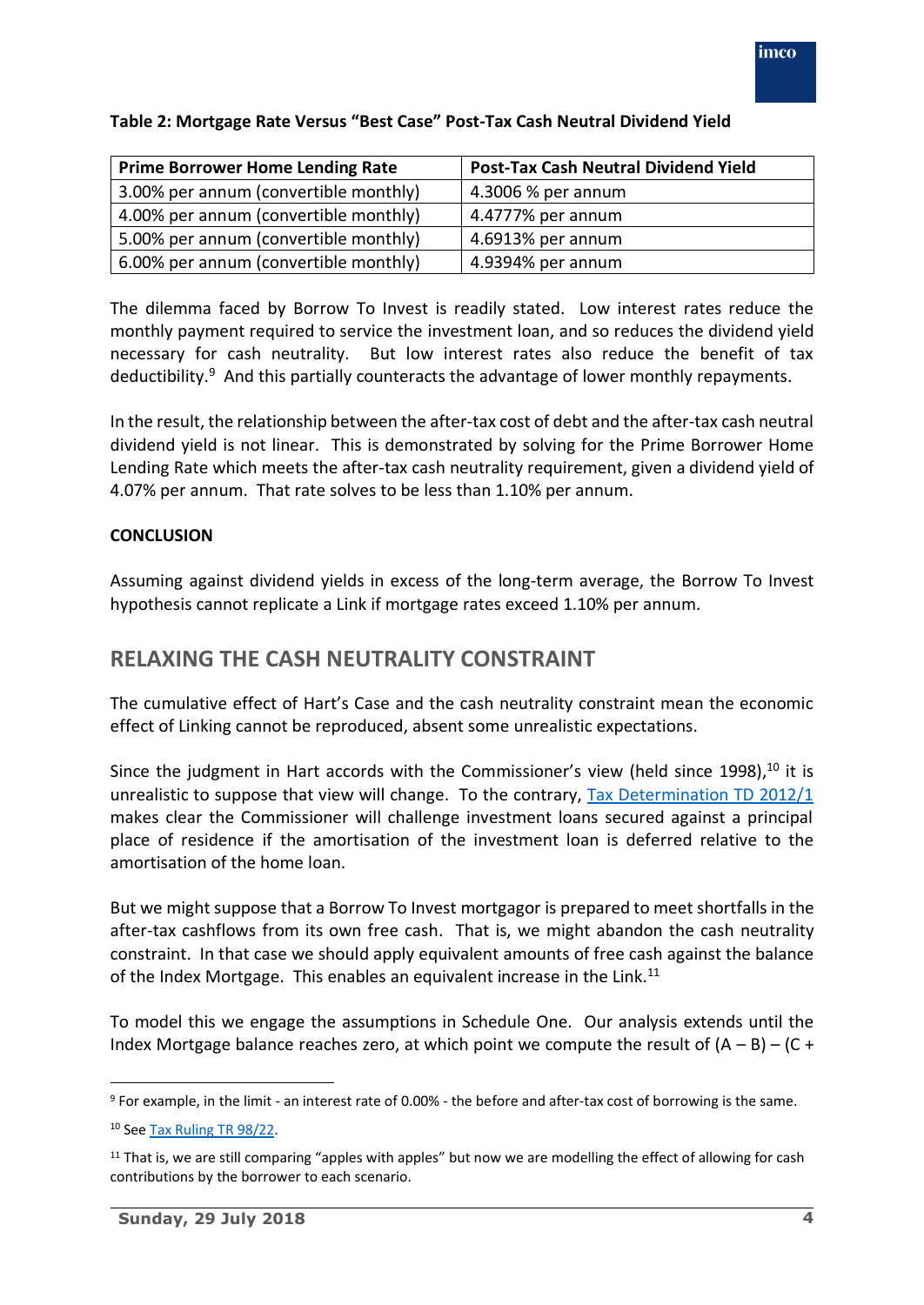

D) where:

- (a) A is the market value of the investment portfolio under the Borrow To Invest scenario;
- (b) B is the capital gains tax payable upon the sale of that portfolio at that market value;
- (c) C is the balance of the mortgage component of the Borrow To Invest scenario; and
- (d) D is the balance of the investment loan component of the Borrow To Invest scenario.

If the outworking of this equation is a positive number, then Borrow To Invest will have proved the better option. That is, the Borrow To Invest mortgagor will have paid off its mortgage (and its tax obligations) with cash to spare, whereas the Index Mortgage borrower will only have paid off its mortgage.

On the other hand, a negative result indicates that the Borrow To Invest mortgagor still owes money. That is, after liquidation of the investment portfolio and payment of all outstanding taxes, moneys remain outstanding under the mortgage. Conversely, the balance of the Index Mortgage is nil.

Finally, a foundational assumption bears repetition, namely that the Link and the investment portfolio identify to the same assets. Even so, important differences arise:-

- Under Borrow To Invest, after-tax dividends flows are applied to service debt, whereas no such requirement attends upon a Link. Consistent with that, Link **Index Values** are computed on a **Total Return** basis.
- On the other hand, the Link, having no interest charge associated to it, offers no tax deductions on account of interest. Conversely, the tax benefit of deductibility must be accounted for under Borrow To Invest. We do so by applying the tax saved pro rata to the private and investment loan balances at the end of each tax year.
- Ultimately, the Borrow To Invest borrower must redeem its investment. This will motivate the taxation of any capital gain, whereas there is no equivalent impost under the Index Mortgage.<sup>12</sup>

#### **CONCLUSION**

In our **"Base Case"** (defined by the assumptions in Schedule One) the Index Mortgage proves the better choice, offering a relative advantage of \$18,681.32 per \$100,000 of initial mortgage balance. We call the ratio of this advantage to the initial mortgage balance the **"Benefit Ratio"**. Hence, the Base Case Benefit Ratio is 18.68%.

 $12$  That is, a Link is not an asset that could be disposed of to yield a capital gain. Linking triggers an obligation to compute interest charges in a particular way. Removing a Link simply means the lender will revert to its usual method of computation.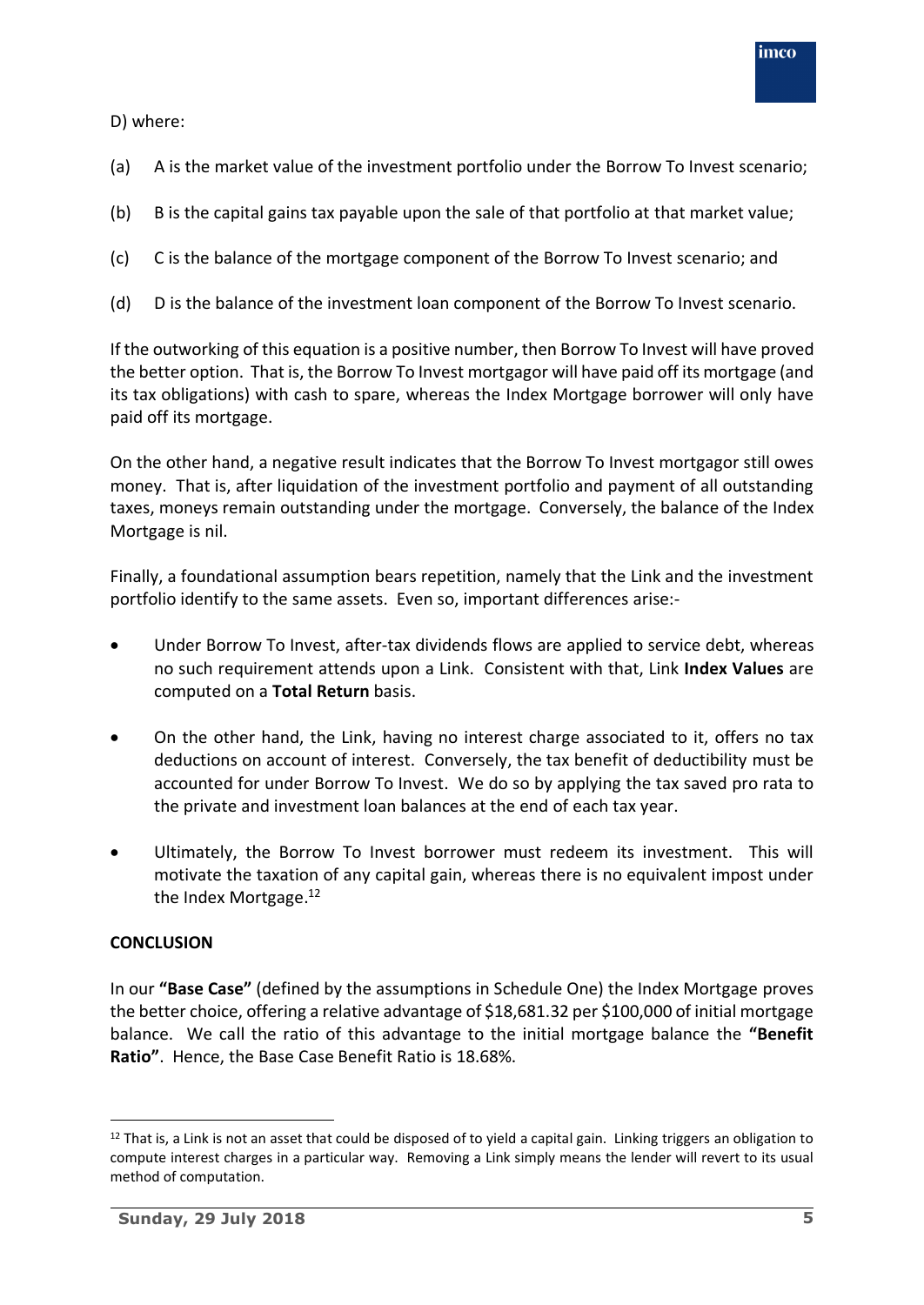When Borrow To Invest presents as the superior option the Benefit Ratio will be negative. As we demonstrate, such circumstances are improbable.

## **SENSITIVITY ANALYSIS**

The advantage of the Index Mortgage relative to Borrow To Invest is principally sensitive to the following parameters:

| <b>Capital Growth Rate :</b> | The rate of growth in the price of a share. Here, the analogous<br>index value is the All Ordinaries Index (as opposed to the All<br>Ordinaries Accumulation Index). <sup>13</sup> |
|------------------------------|------------------------------------------------------------------------------------------------------------------------------------------------------------------------------------|
| <b>Dividend Yield</b>        | The trailing twelve month dividend yield of a basket of shares<br>invested to the All Ordinaries mandate.                                                                          |
| <b>Franking Rate</b>         | The dollar value of all grossed up dividends (i.e. dividends<br>grossed up to include imputation credits) relative to the dollar<br>value of all dividends paid.                   |
| <b>Interest Rate</b>         | The Prime Borrower Home Lending Rate.                                                                                                                                              |

We report our sensitivity testing to changes in these parameters by way of the Tables at page 9. Our calculation methodology inheres varying one parameter whilst holding all others constant to the Base Case and re-computing the Benefit Ratio.

By way of example, if we increase the Franking Rate to 100% then the Benefit Ratio diminishes to 14.37%. Obviously, 100% is the upper limit of the Franking Rate. It is a limit unlikely to be realised in practice.<sup>14</sup> Moreover, by definition, an index that does not reflect a pool of equities that pay franked dividends (such as an international share index) necessarily instantiates a Franking Rate of 0.00, which increases the Benefit Ratio to 22.99%.

Ceteris paribus to the Base Case, if the corporate tax rate falls to 25% then the Benefit Ratio increases from 18.68% to 19.64%. This is because the quantum of a franking credit is a function of the company tax rate. Hence, varying the company tax rate impacts Borrow To Invest, but not the Index Mortgage.

## **BREAK EVEN AND LIMIT ANALYSIS**

We also undertake break even and limit analysis by iterating a single parameter such that the Benefit Ratio is 0.00%, in which case the mortgagor will be ambivalent as between the Index

<sup>&</sup>lt;sup>13</sup> The compound annual growth rate ("CAGR") for the All Ordinaries Accumulation Index from 31 December 1979 to 26 February 2018 was 11.35% per annum. Assuming an annualised dividend yield of 4.07% (payable quarterly in arrears) – as to which see page 3 above – the Capital Growth Rate solves to be 7.00% per annum.

<sup>&</sup>lt;sup>14</sup> To the contrary, even funds specifically mandated to invest in high dividend yielding Australian equities rarely report Franking Rates in excess of 80%.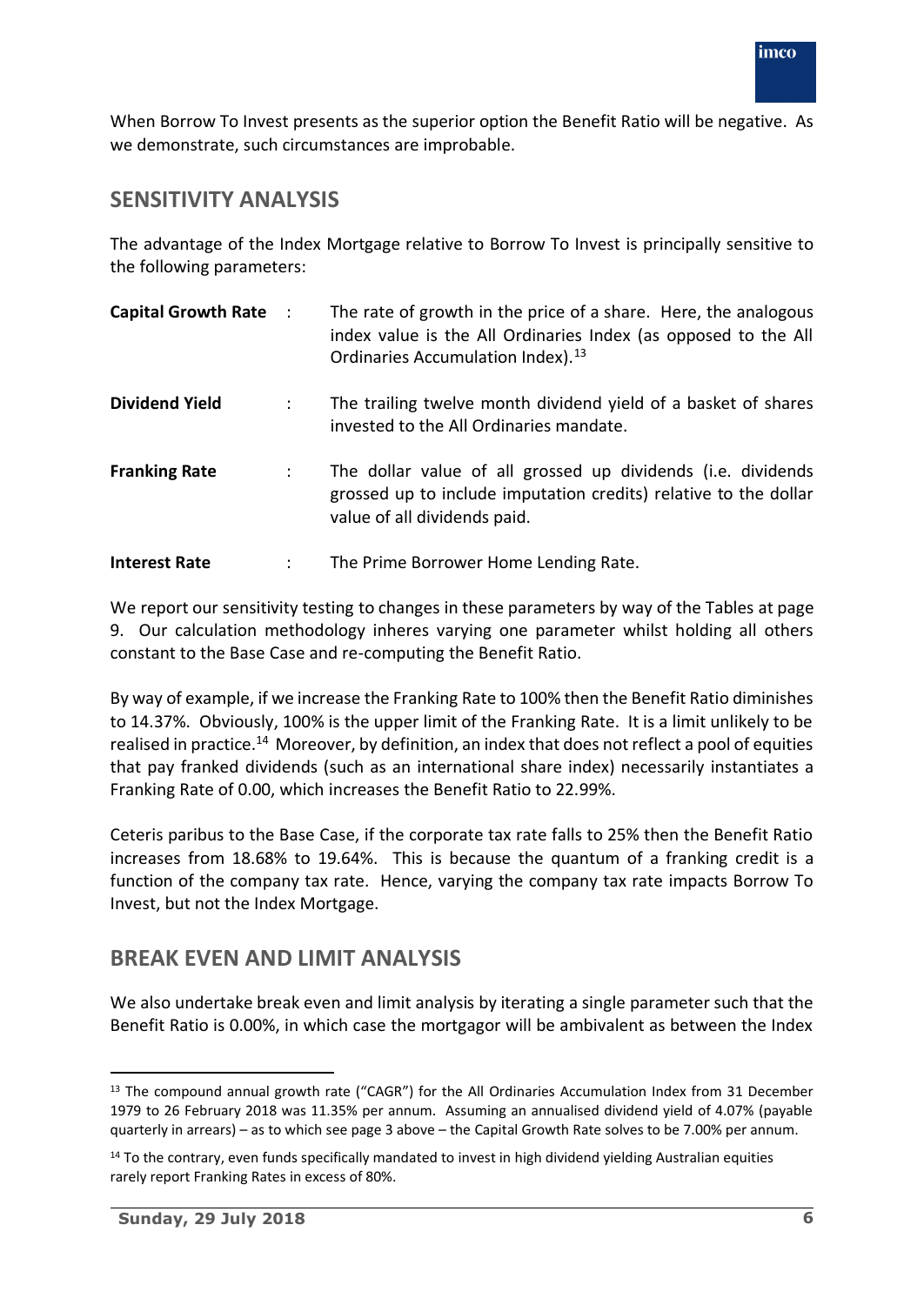Mortgage and the Borrow To Invest alternatives. The parameters capable of being "stressed" in this way are the Capital Growth Rate and the Interest Rate. The "break even" values for these parameters are:

| Capital Growth Rate | 1.38% |
|---------------------|-------|
| Interest Rate       | 9.22% |

So, taking the Capital Growth Rate result, given a constant:

- (a) Interest Rate of 4.00% per annum;
- (b) Dividend Yield of 4.07% per annum; and
- (c) Franking Rate of 50.00%,

the borrower would logically prefer an Index Mortgage over Borrow To Invest unless it believed the Capital Growth Rate over the mortgage term would likely be less than 1.38% per annum.

The remaining parameters (Dividend Yield and Franking Rate) cannot be tested in this way, simply because the Benefit Ratio proves to be greater than zero even when these parameters are set to the lower limit. This is to recognise that neither the Dividend Yield nor the Franking Rate can be negative (less than zero). Correspondingly, we report the Benefit Ratio in the circumstance of the relevant parameter being set to zero, which results report as follows:

| Dividend Yield | 4.0125% |
|----------------|---------|
| Franking       | 14.373% |

## **CONCLUSIONS**

- We conclude that Borrow To Invest cannot reliably reproduce the benefits of Linking.
- Assuming against dividend yields significantly in excess of the long-term average, the cash neutrality constraint means Borrow To Invest can't replicate a Link when mortgage rates exceed 1.10% per annum.
- Relaxing the cash neutrality constraint, a preference for Borrow To Invest depends upon unwarranted assumptions as to Franking Rates, Capital Growth Rates and borrowing costs.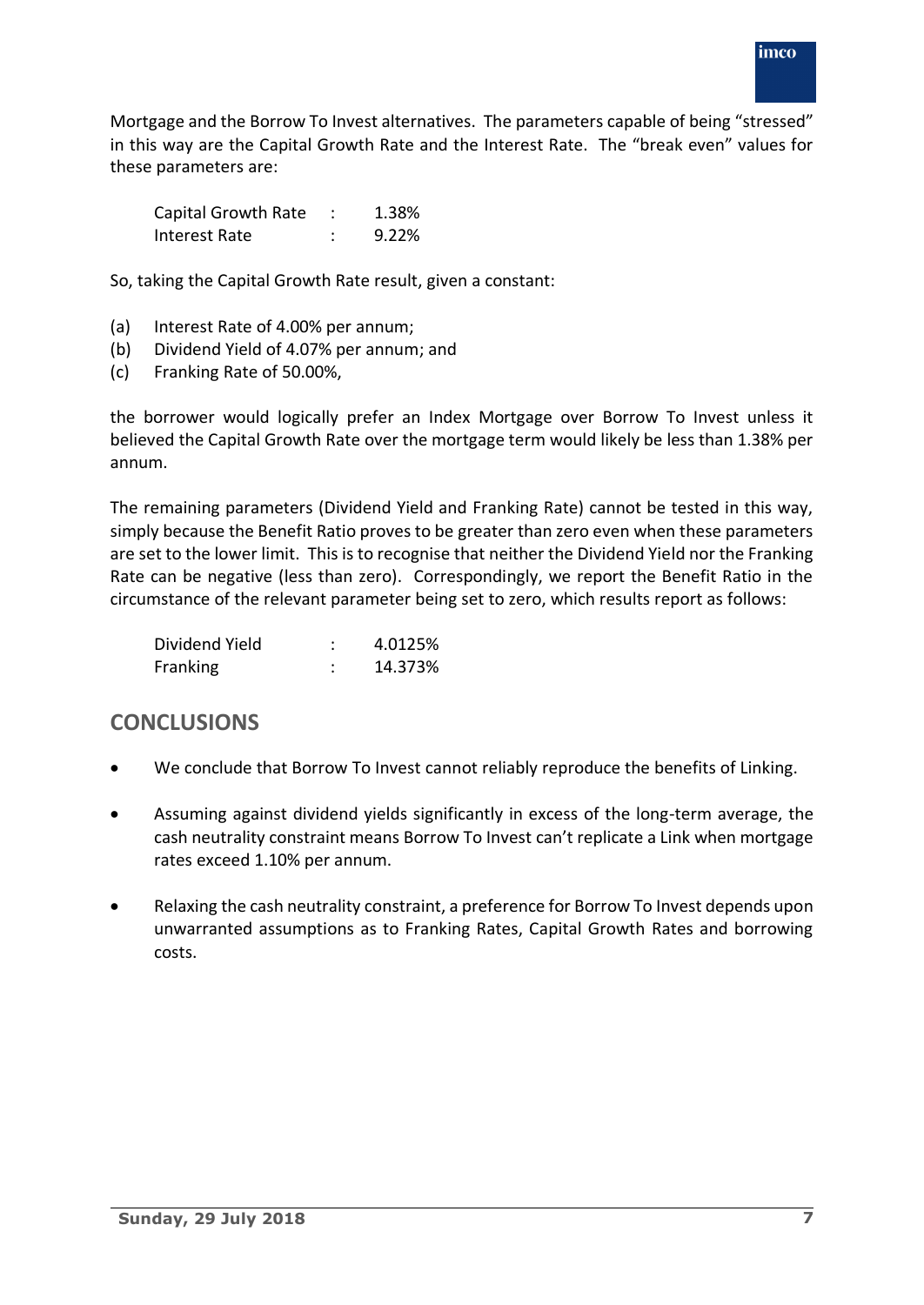## *imco*

## **Schedule One – Base Case Modelling Assumptions**

| <b>Index Mortgage</b>                              |                               |                                                            |
|----------------------------------------------------|-------------------------------|------------------------------------------------------------|
| Open Mortgage Balance : \$100,000                  |                               |                                                            |
| Open Index Participation : \$15,000                |                               |                                                            |
| Base Mortgage Rate                                 | $\mathcal{I}^{\mathcal{I}}$ . | 4.00% per annum, convertible monthly.                      |
| <b>Benchmark Rate</b>                              | $\mathcal{L}$                 | The same as the Base Mortgage Rate.                        |
| <b>Borrow to Invest</b>                            |                               |                                                            |
| Open Mortgage Balance : \$100,000                  |                               |                                                            |
| Open Investment Loan                               |                               | $\frac{1}{2}$ \$15,000                                     |
| Open Investment Balance:                           |                               | \$15,000                                                   |
| Mortgage Rate                                      |                               | : 4.00% per annum, convertible monthly.                    |
|                                                    |                               | Investment Loan Rate : The same as the Mortgage Rate.      |
| Reference Asset / Investment Portfolio Performance |                               |                                                            |
| Dividend Yield Annual                              |                               | 4.070%.                                                    |
| Capital Growth Rate                                | $\mathcal{L}^{\text{max}}$    | 7.000%.                                                    |
| <b>Tax Rates</b>                                   |                               |                                                            |
|                                                    |                               | Marginal Personal Rate : 47% including Medicare levy.      |
| Company Rate                                       |                               | 30%.                                                       |
| <b>Dividends</b>                                   |                               |                                                            |
| <b>Franking Rate</b>                               | ÷                             | 50%.                                                       |
| Paid                                               |                               | Quarterly in arrears.                                      |
|                                                    |                               |                                                            |
| <b>Capital Gains Tax</b>                           |                               |                                                            |
| Method                                             | ÷                             | CGT discount method.                                       |
| <b>Other</b>                                       |                               |                                                            |
| Index Mortgage                                     |                               | : Fully costed.                                            |
| Borrow to Invest                                   | ÷                             | Costed per Vanguard's Australian Shares Index Retail Fund. |
|                                                    |                               |                                                            |